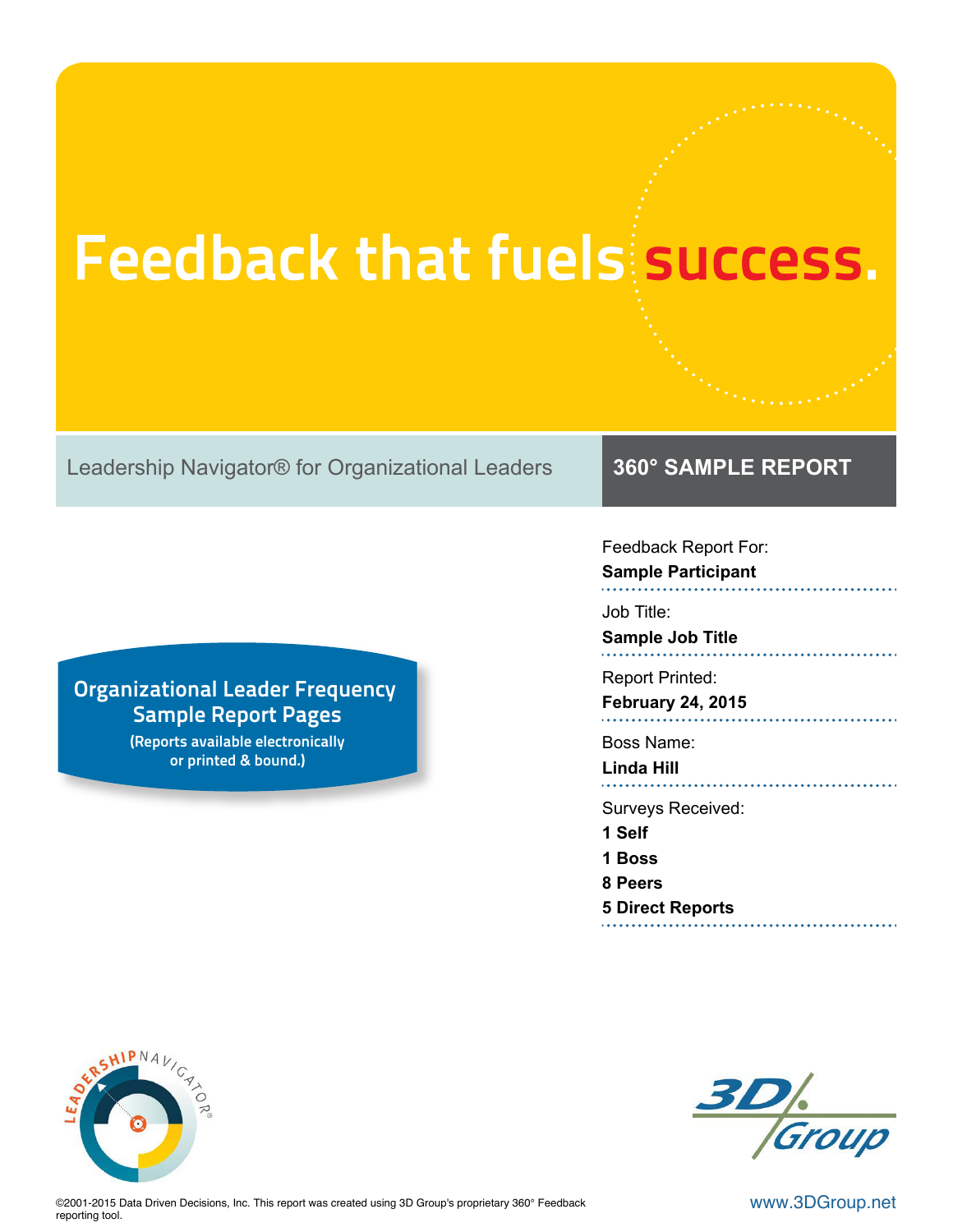



### **Optional: Your logo here throughout report.**

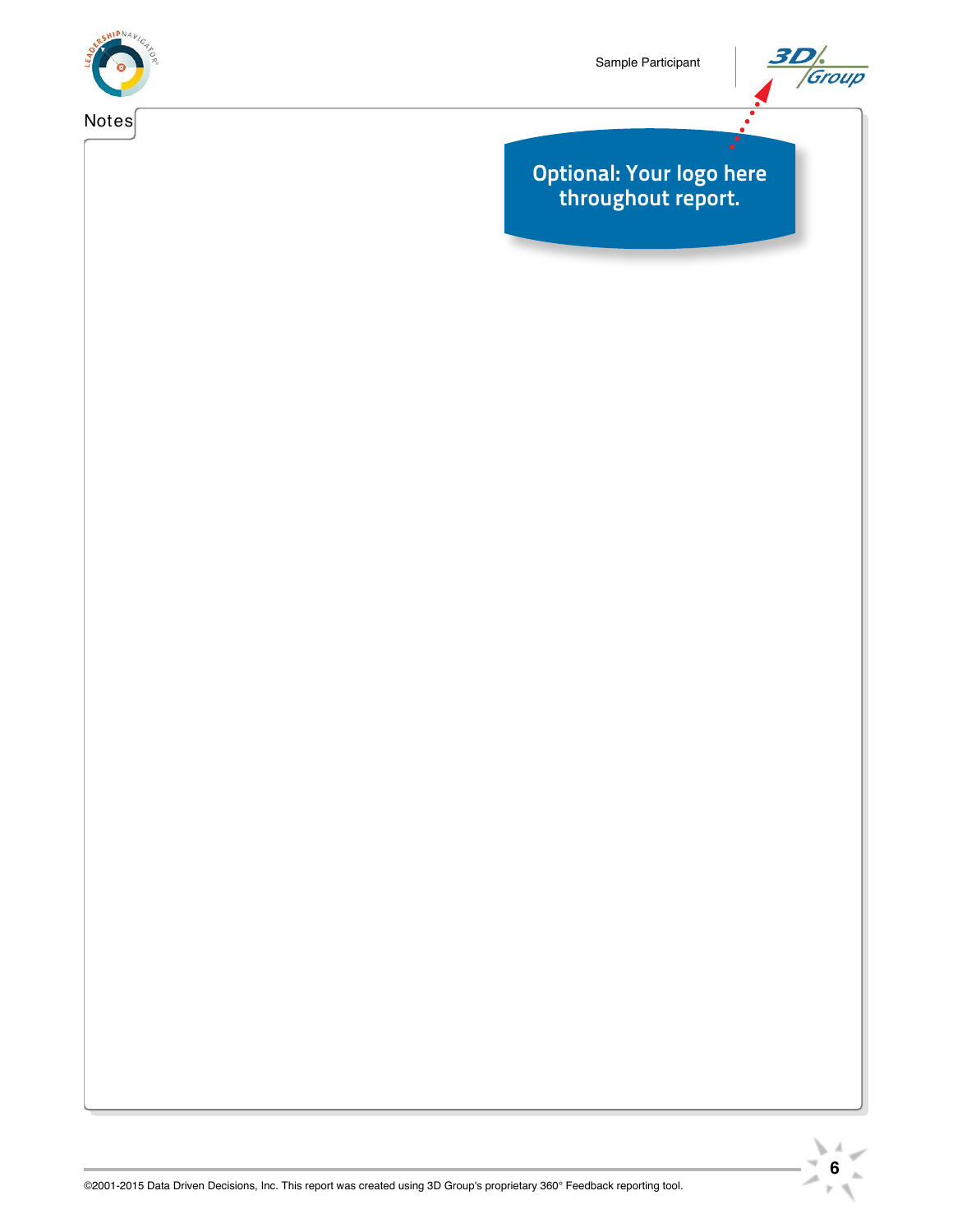



# **Overall Competency Ratings by Rater Group**



**Overall scores by rater group make it easy to see trends.**

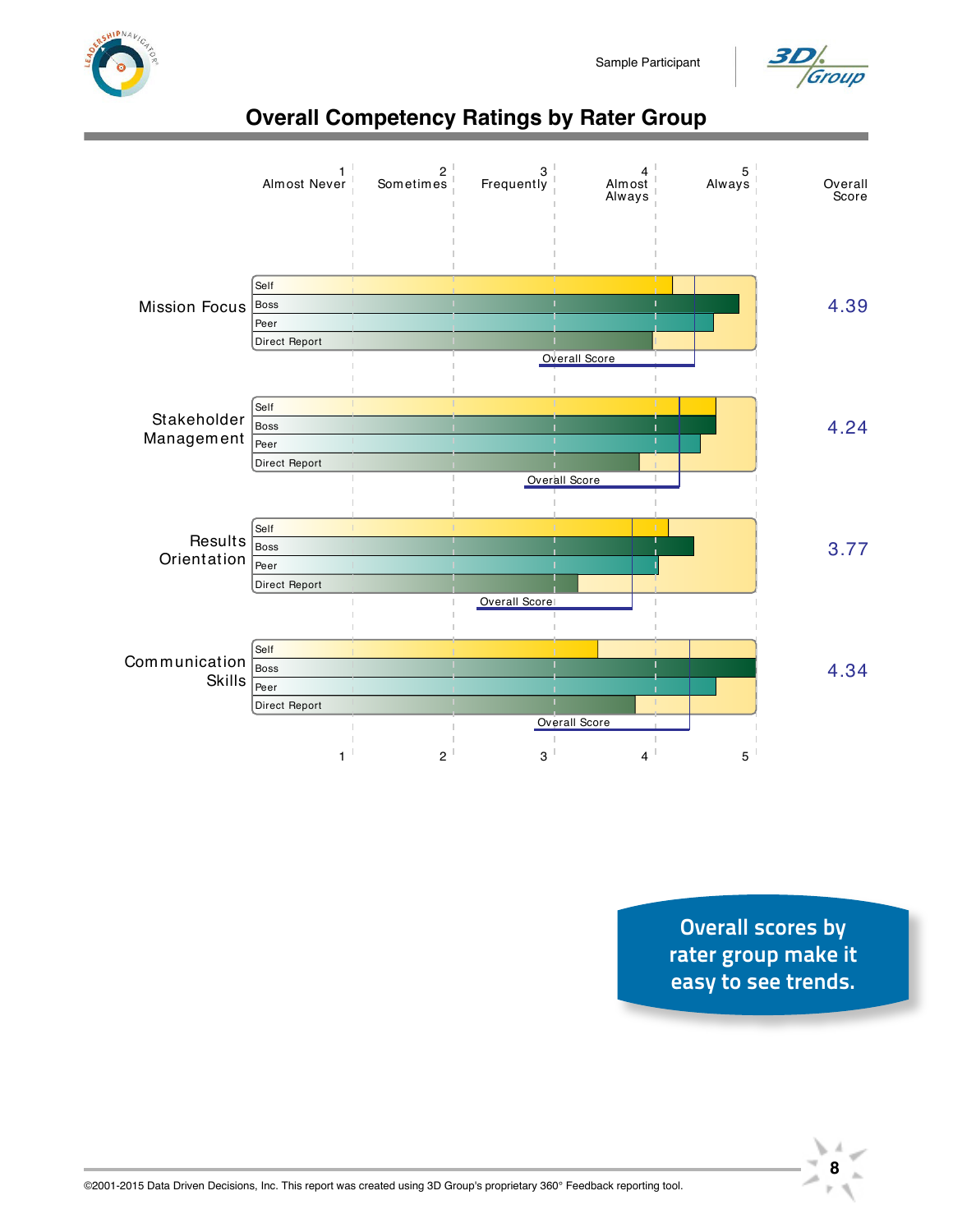



# **Overall Competency Ratings by Rater Group**



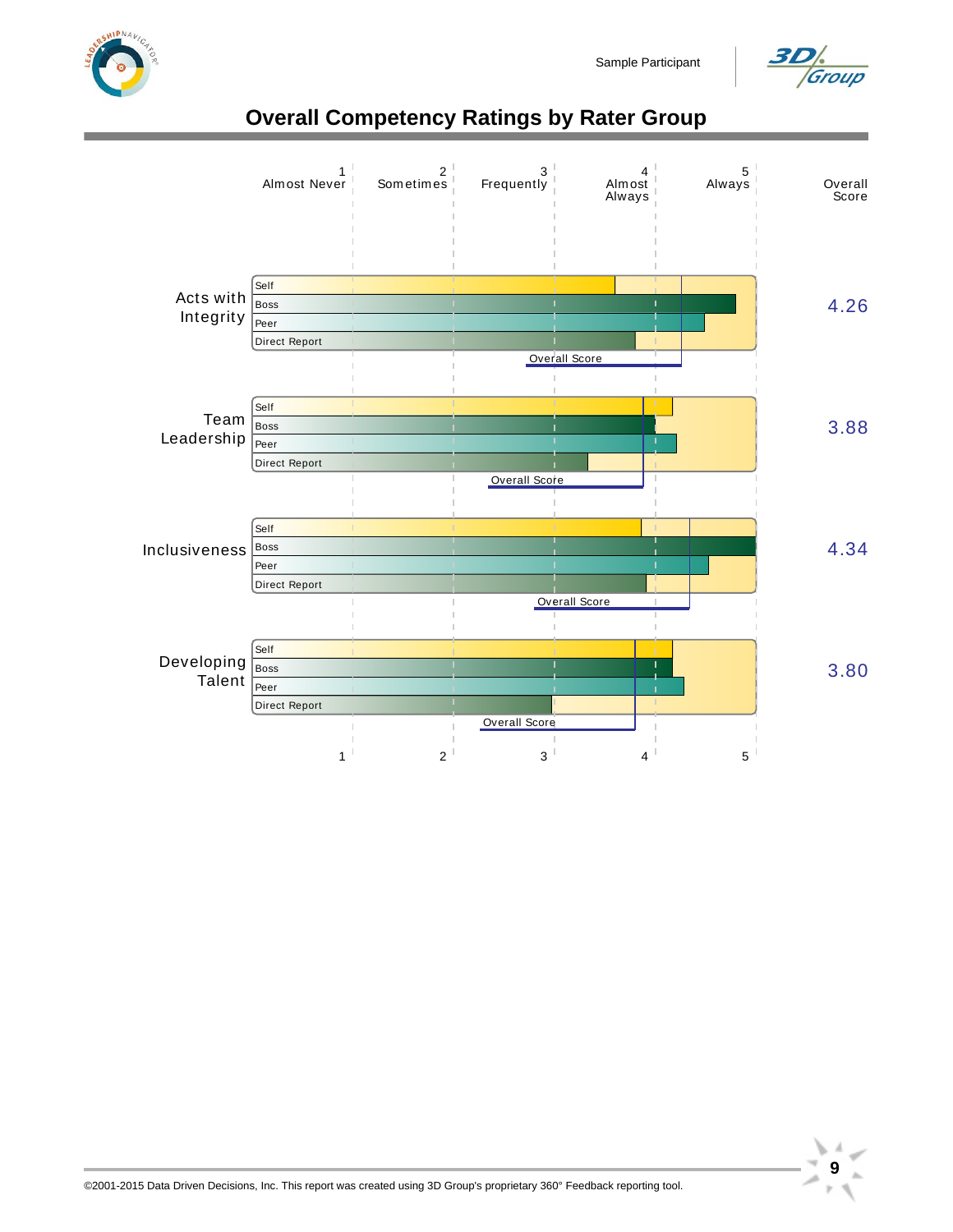



 $10<sup>7</sup>$ 

レイ

 $\mathbb{R}^2$ 

| <b>OVERALL COMPETENCY RATINGS</b>                      | 1                              | $\overline{c}$            | $\ensuremath{\mathsf{3}}$ | $\overline{\mathbf{4}}$ | $\mathbf 5$ |
|--------------------------------------------------------|--------------------------------|---------------------------|---------------------------|-------------------------|-------------|
|                                                        | Almost<br><b>Never</b>         | Sometimes                 | Frequently                | Almost<br>Always        | Always      |
| <b>Mission Focus</b><br>(questions: 6)                 | $\circ$<br>Average 4.39        | $\ensuremath{\mathsf{3}}$ | $\hbox{ }9$               | 24                      | 47          |
| <b>Stakeholder</b><br>Management<br>(questions: 5)     | Average 4.24                   | $\circ$                   | 18                        | 13                      | 38          |
| <b>Results</b><br><b>Orientation</b><br>(questions: 8) | $\mathcal O$<br>Average 3.77   | 12                        | 39                        | 20<br>Ť                 | 38          |
| Communication<br><b>Skills</b><br>(questions: 7)       | $\mathcal O$<br>Average 4.34   | 3                         | 13                        | 28<br>۴                 | 51          |
| <b>Acts with</b><br>Integrity<br>(questions: 5)        | 0<br>Average 4.26              | $\overline{1}$            | 16                        | 16<br>۴                 | 36          |
| <b>Team</b><br>Leadership<br>(questions: 6)            | Average 3.88                   | 5                         | 26                        | 18<br>î                 | 32          |
| <b>Inclusiveness</b><br>(questions: 7)                 | $\mathcal O$<br>Average 4.34   | 1                         | 18                        | 25                      | 53          |
| Developing<br><b>Talent</b><br>(questions: 6)          | $\overline{2}$<br>Average 3.80 | $10$                      | 24                        | 11<br>î                 | 34          |

**Overall competency ratings page provides a quick overview of all the feedback and illustrates variation in the ratings.** 

©2001-2015 Data Driven Decisions, Inc. This report was created using 3D Group's proprietary 360° Feedback reporting tool.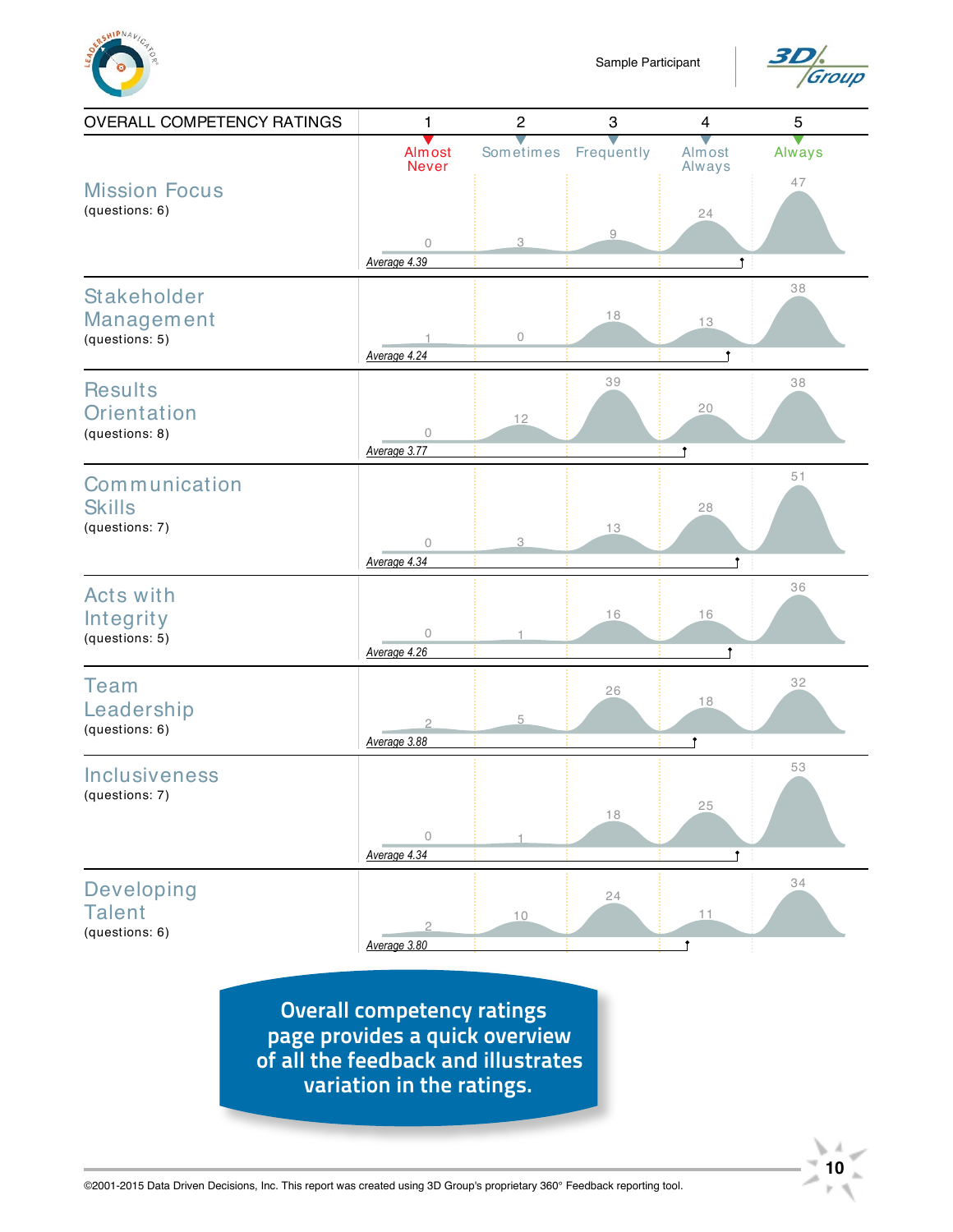



## **Unexpected Strengths and Blind Spots**

#### **Unexpected Strengths**

| Areas for which others rated you an average of 4.25 or higher, AND<br>you rated yourself at least 1 point lower than others rated you. Others<br>see you performing these behaviors well, but you see yourself as<br>having room to improve.<br>Competency |  | <b>Self</b>                                                                          | Overall<br><b>Score</b> |      |
|------------------------------------------------------------------------------------------------------------------------------------------------------------------------------------------------------------------------------------------------------------|--|--------------------------------------------------------------------------------------|-------------------------|------|
| <b>Communication Skills</b>                                                                                                                                                                                                                                |  | 24. Asks clarifying questions to confirm understanding.                              | 3.00                    | 4.43 |
| <b>Communication Skills</b>                                                                                                                                                                                                                                |  | 21. Adjusts message according to the audience.                                       | 2.00                    | 4.43 |
| <b>Mission Focus</b>                                                                                                                                                                                                                                       |  | Understands historical, economic and political factors that affect the organization. | 3.00                    | 4.38 |
| <b>Acts with Integrity</b>                                                                                                                                                                                                                                 |  | 28. Follows through on commitments.                                                  | 3.00                    | 4.36 |
| Acts with Integrity                                                                                                                                                                                                                                        |  | 27. Gives credit to others for their good work.                                      | 2.00                    | 4.31 |
| <b>Inclusiveness</b>                                                                                                                                                                                                                                       |  | 44. Encourages others to express diverse opinions.                                   | 3.00                    | 4.29 |
| <b>Inclusiveness</b>                                                                                                                                                                                                                                       |  | 40. Shows respect for others, regardless of position or background.                  | 3.00                    | 4.29 |

#### **Blind Spots**

| Competency                 | Areas for which others rated you an average of 3.75 or lower, AND you<br>rated yourself at least 1 point higher than others rated you. You see<br>yourself performing these behaviors better than others do. | <b>Self</b> | Overall<br><b>Score</b> |
|----------------------------|--------------------------------------------------------------------------------------------------------------------------------------------------------------------------------------------------------------|-------------|-------------------------|
| Team Leadership            | 36. Leads by example.                                                                                                                                                                                        | 5.00        | 3.57                    |
| <b>Developing Talent</b>   | 50. Sets appropriate development goals with direct reports.                                                                                                                                                  | 5.00        | 3.57                    |
| <b>Results Orientation</b> | 14. Effectively prioritizes initiatives, projects, and tasks.                                                                                                                                                | 5.00        | 3.73                    |

**Blind Spots page highlights any significant gaps in self-awareness.**